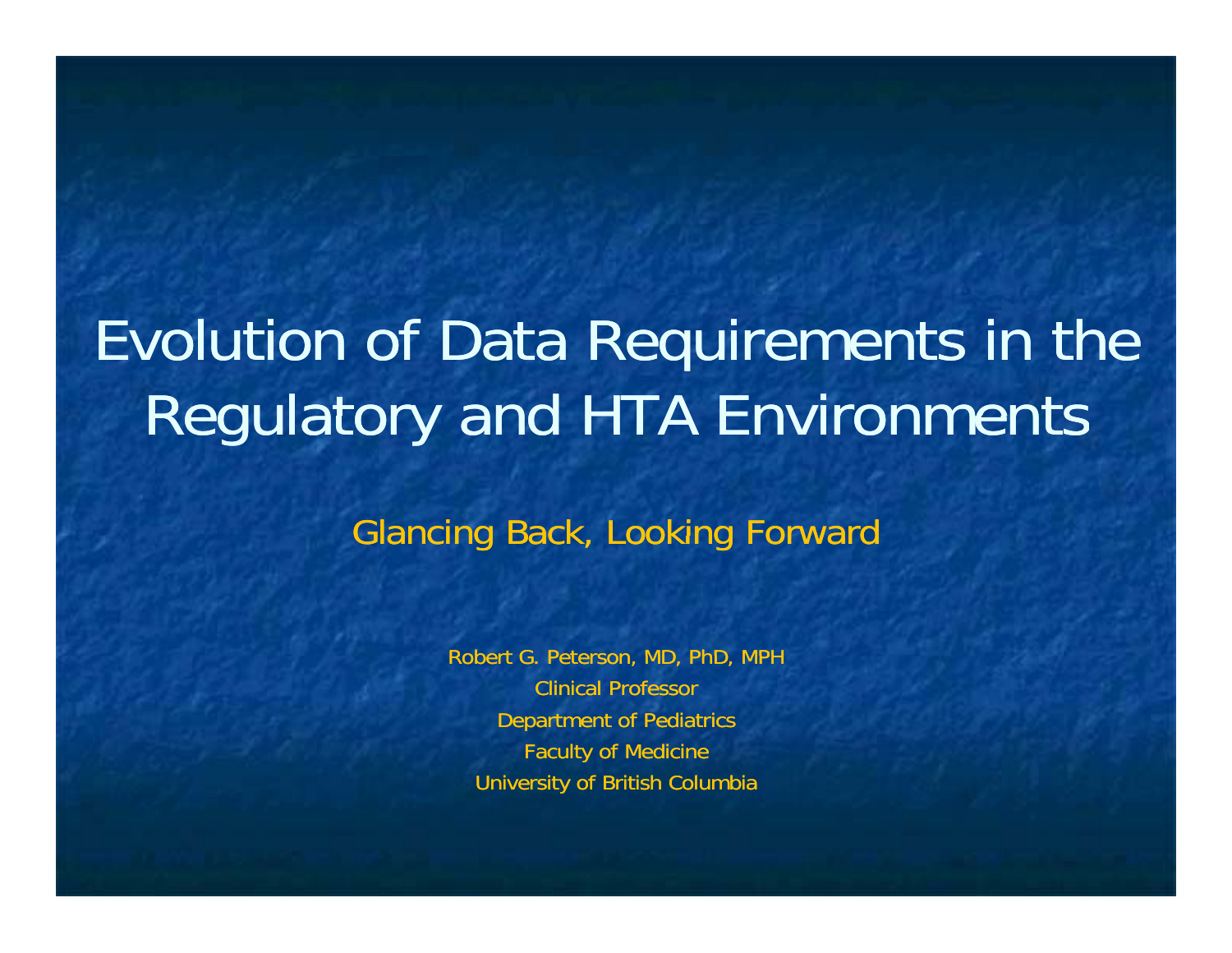### The Changing Regulatory Environment

- **Historical emphasis upon proof-of-concept for a** new drug…does it fulfill its claims?
- Changing environment as new safety concerns emerge for many new drugs and biologic a gents.
- Recognizing that safety and "real world" effectiveness are of concern to regulators, payers, prescribers, and patients over the entire product life-cycle.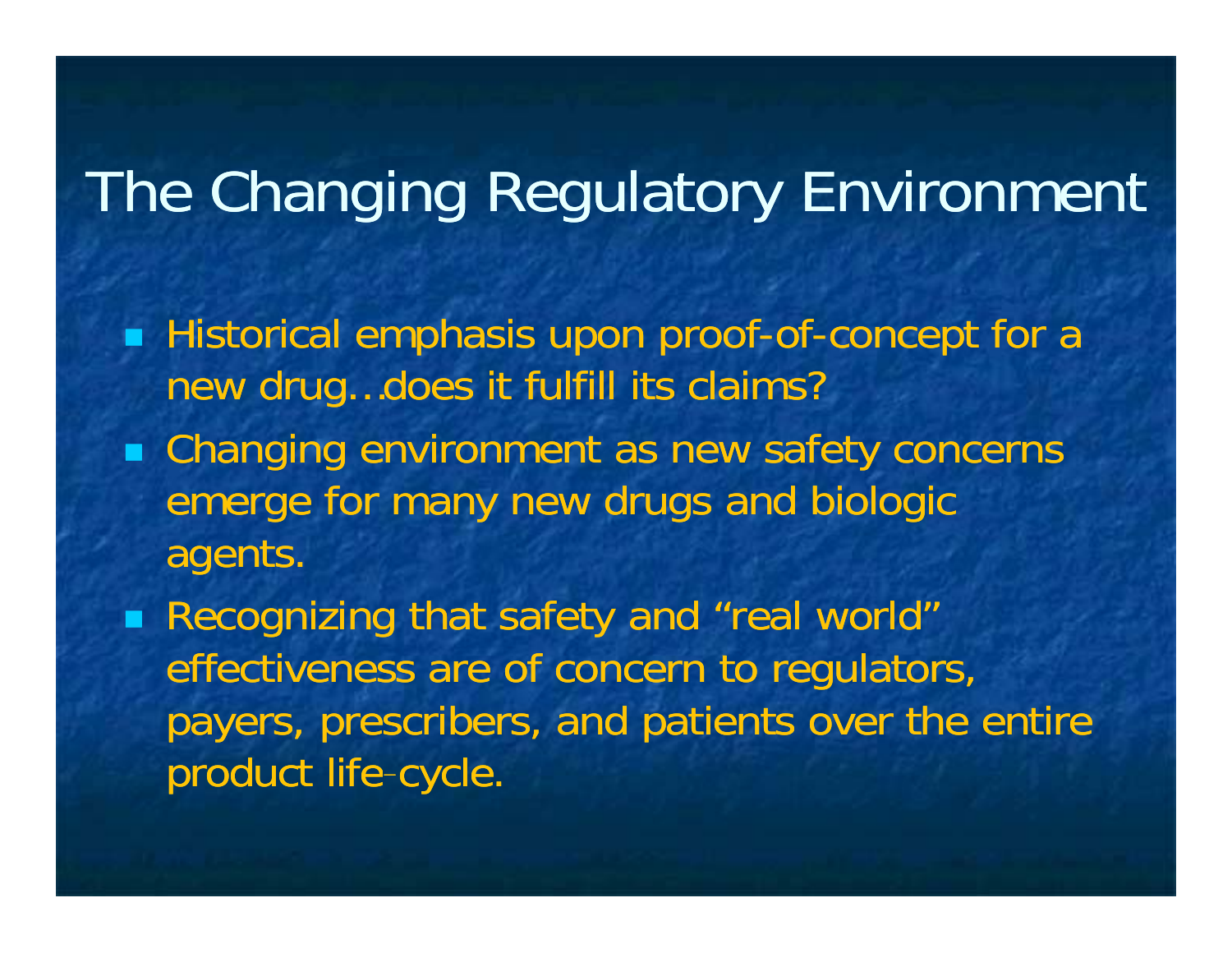## General Limitations of Proof Of Concept Studies

- **Limited information on long term use**
- **Limited information on any but the most** frequent safety issues
- **Example 1** Limited information on drug interactions
- **Limited information in full target population for** the marketed product
- **Limited information comparing to existing drugs**
- **Limited information regarding appropriate** utilization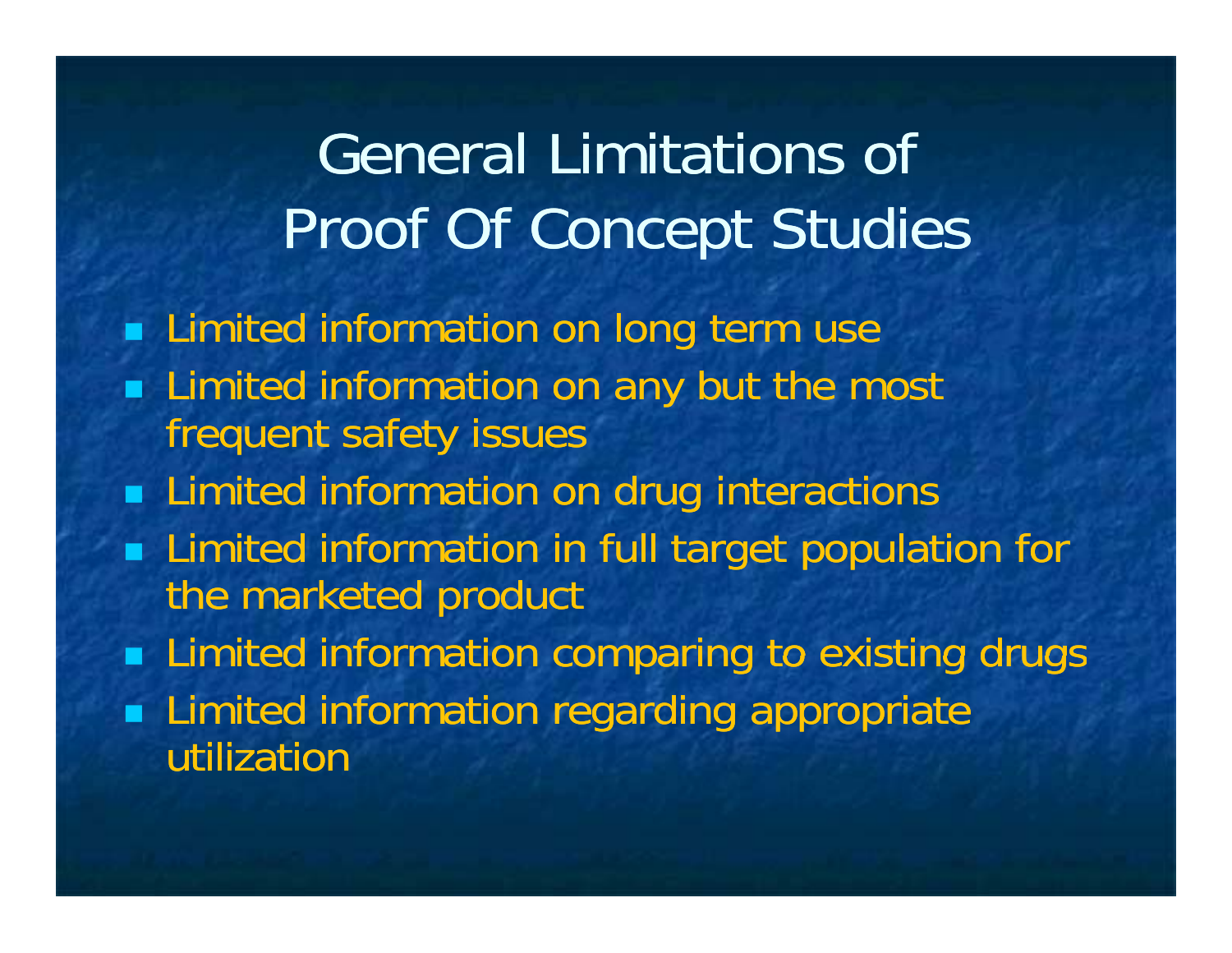## Consequences of Historical Drug Development Regime

 At market authorization, "required" information about a new drug is very limited.

 $\blacksquare$  Outstanding questions at the time a new drug is marketed:

- Where does the product fit in respect of other therapies?
- **Nhat is the cost-effectiveness of the new drug?**
- $\blacksquare$  How to introduce it into sub-populations not studied in the qualifying CT's?
- **How to collect information on safety for less common and rare,** but serious adverse events?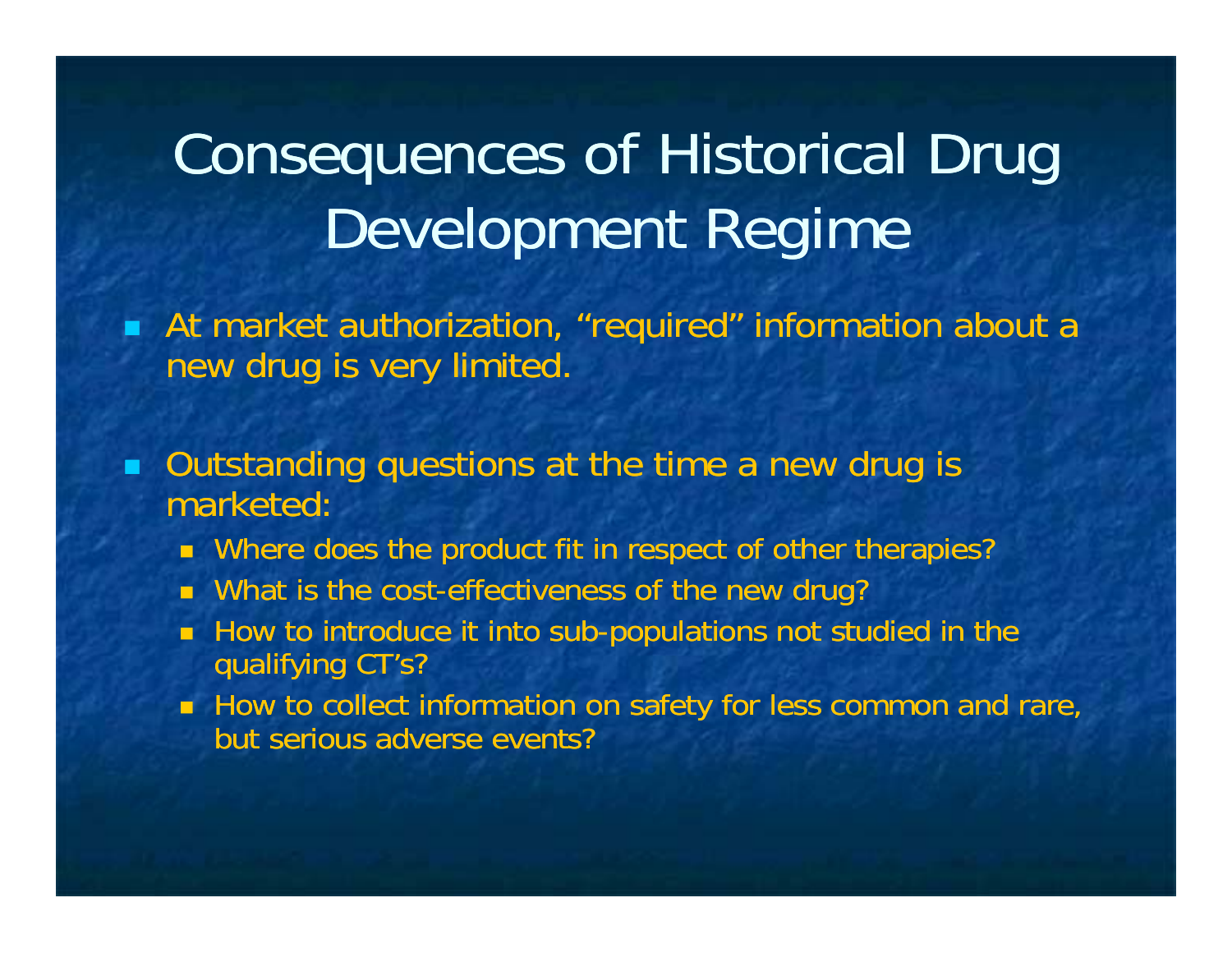## Evidence Required for Health Technology Assessment

### Requires information about the usefulness of <sup>a</sup> a new drug in the general population:

- **Nhere does the product fit in respect of other** therapies?
- $\blacksquare$  How to introduce into sub-populations not studied in the qualifying CT's?
- **EXTERGH How to collect information on safety for less common** and rare, but serious adverse events?
- How to collect information on safety for commonly occurring medical events that may be attributable to<br>the new drug? (e.g. M.I.)

 $\blacksquare$  What is the actual cost-effectiveness of the new dru g ?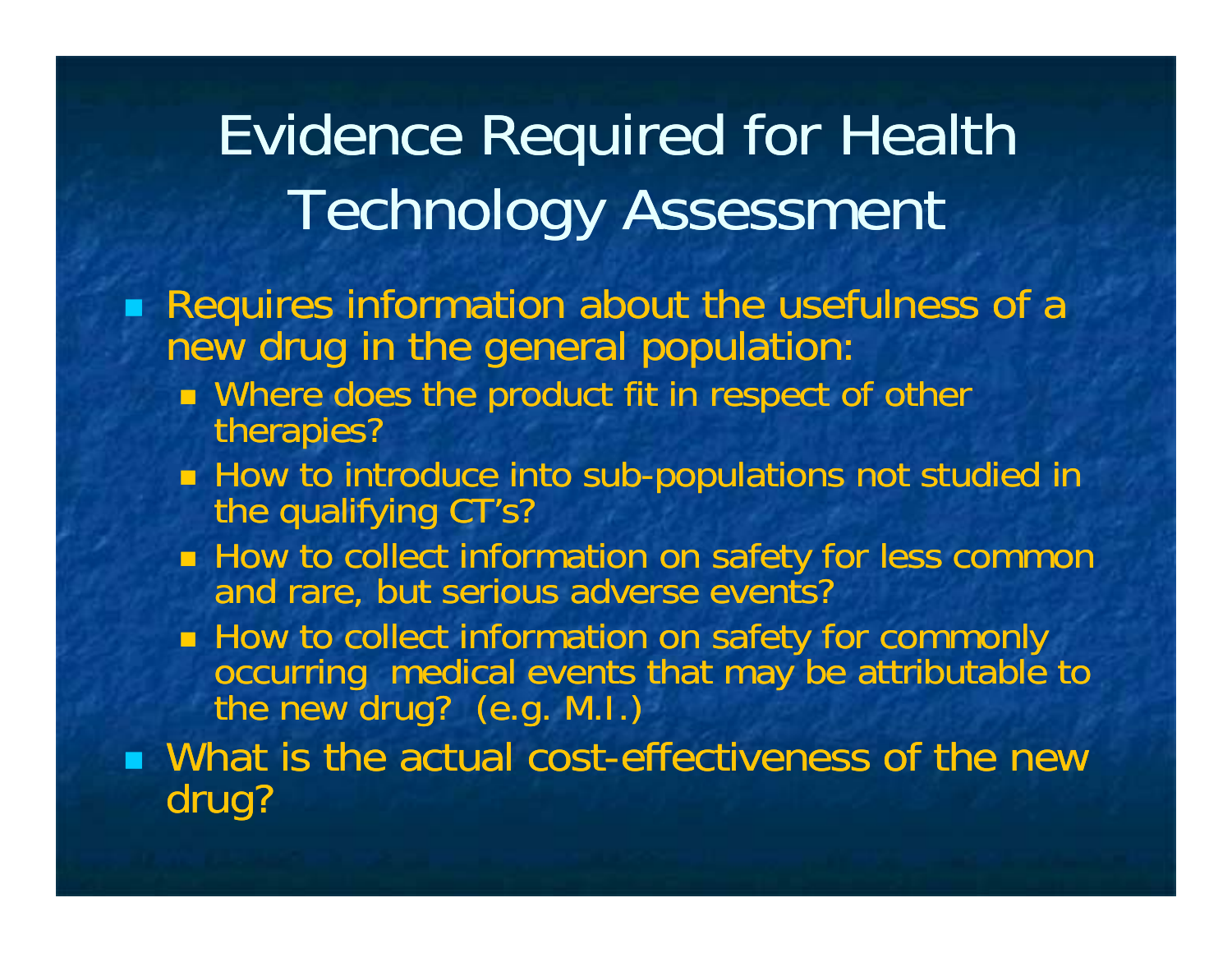How to Resolve the Information Gap for New Drugs? ■ Build Safety/Effectiveness into Post Marketing **Strategies Appropriate market entry times Example of Registries Drug registry Disease registry Epidemiologic (large) safety studies using public data** sets where available – Population Registry **Appropriate controls on utilization**  Both Regulators and Payers are involved **Active comparator studies** Supporting direct comparisons for economic analyses **Structured life-cycle safety & effectiveness data**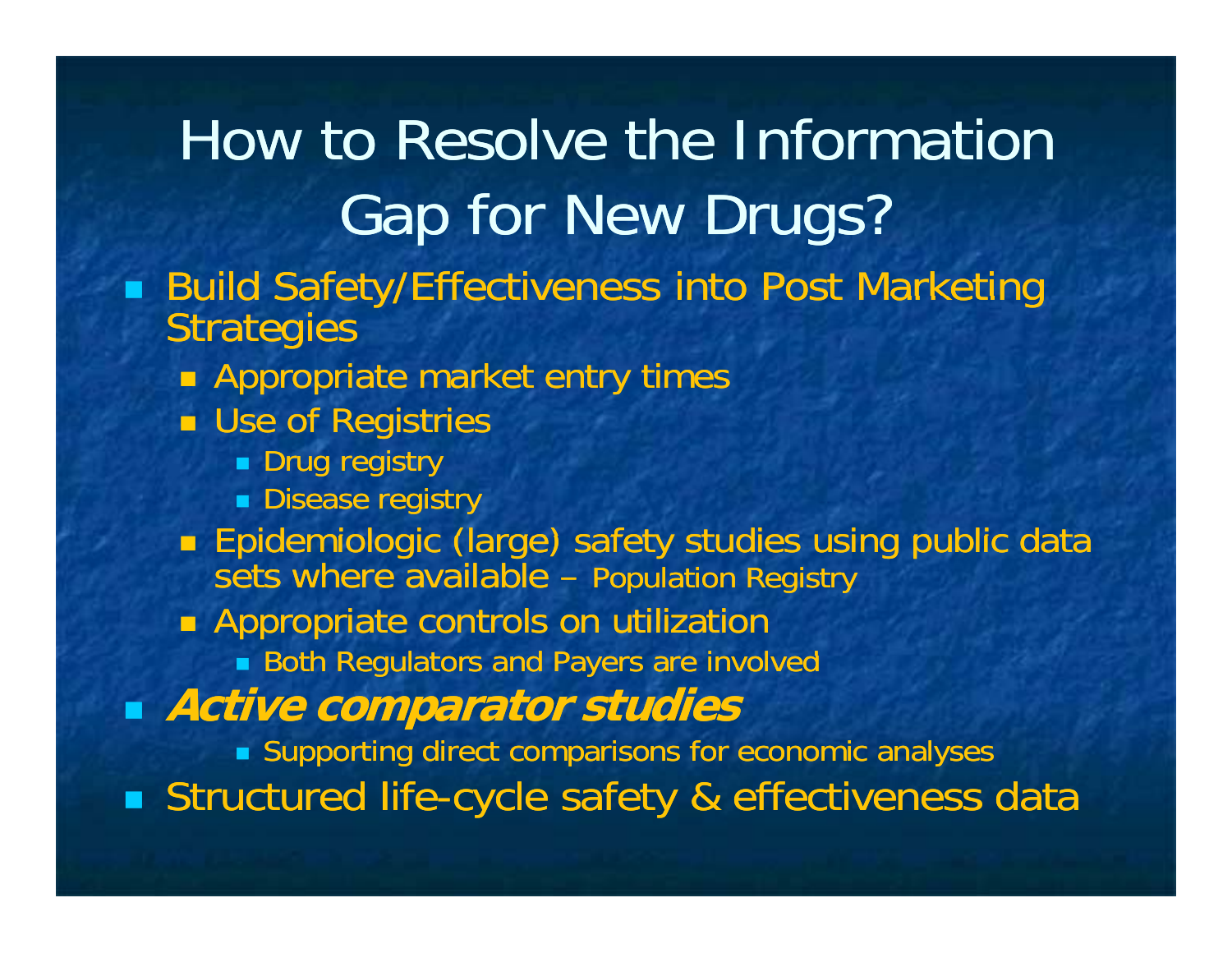Comparator Studies **New drug vs placebo superiority study** ■ Good for assay sensitivity; but affords only indirect comparisons with existing drugs  $\blacksquare$  New drug vs existing drug superiority study….. highly desirable  $\blacksquare$  New drug vs existing drug direct equivalence study **Non-inferiority design inferiority** has special challenges Regulator – assay sensitivity

**•** Payer - appropriate non-inferiority margin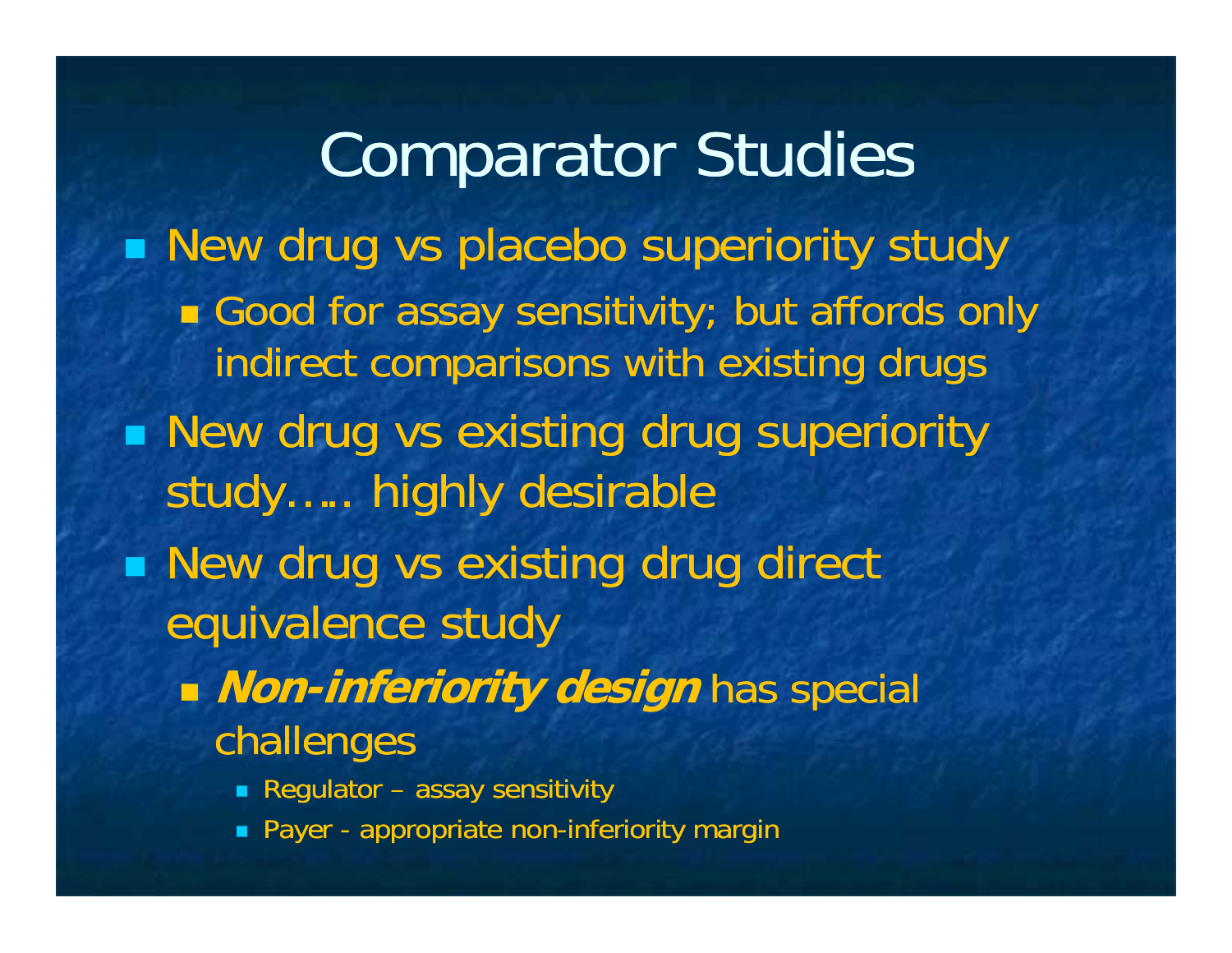### **Non-inferiority Trials**

 $\blacksquare$ Active Comparator needs to be well evidenced

n "not much worse than" not of much value if comparator is ineffective in study population

#### ■ Poor trial execution causes CT to succeed

- Confounders, poor selection, poor measures, etc., all cause the means to look similar or drive the OR's to 1.0
- **Outcome measures need to be clear, easily** discriminated, clinically relevant, not normal disease outcome or variation
- $\blacksquare$  Typically require larger N than superiority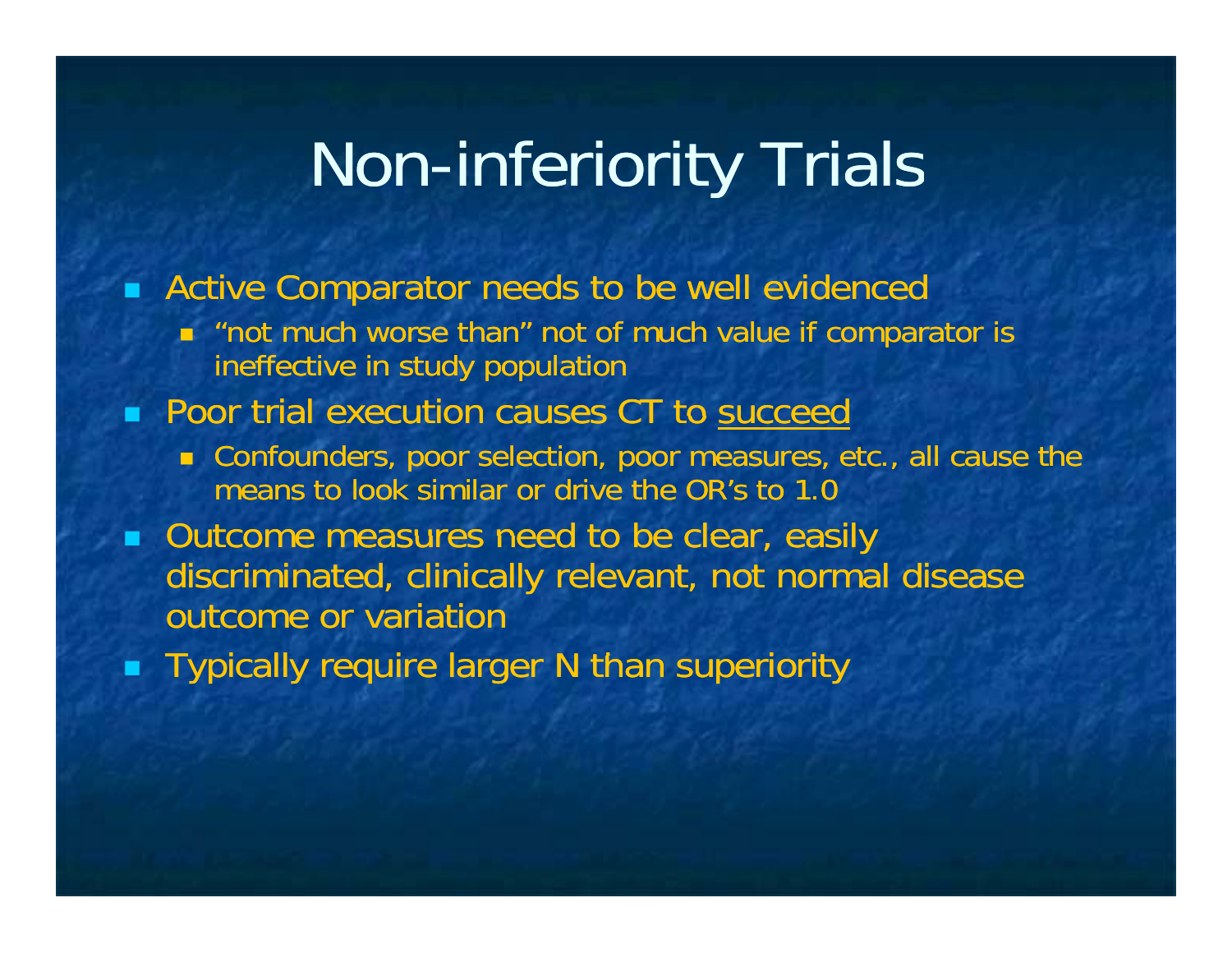## Where NI Trials Are Indicated

- **Applications based upon essential similarity in areas where** bioequivalence studies are not possible, e.g. modified release products or topical preparations;
- **•** Products with a potential safety advantage over the standard might require an efficacy comparison to the standard to allow a risk-benefit assessment to be made;
- $\blacksquare$  Disease areas where the use of a placebo arm is not possible and an active control trial is required to demonstrate the efficacy of the test product.

Note: In cases 2 and 3 above, a non-inferiority trial would not be necessary if superiority could be shown over the active comparator.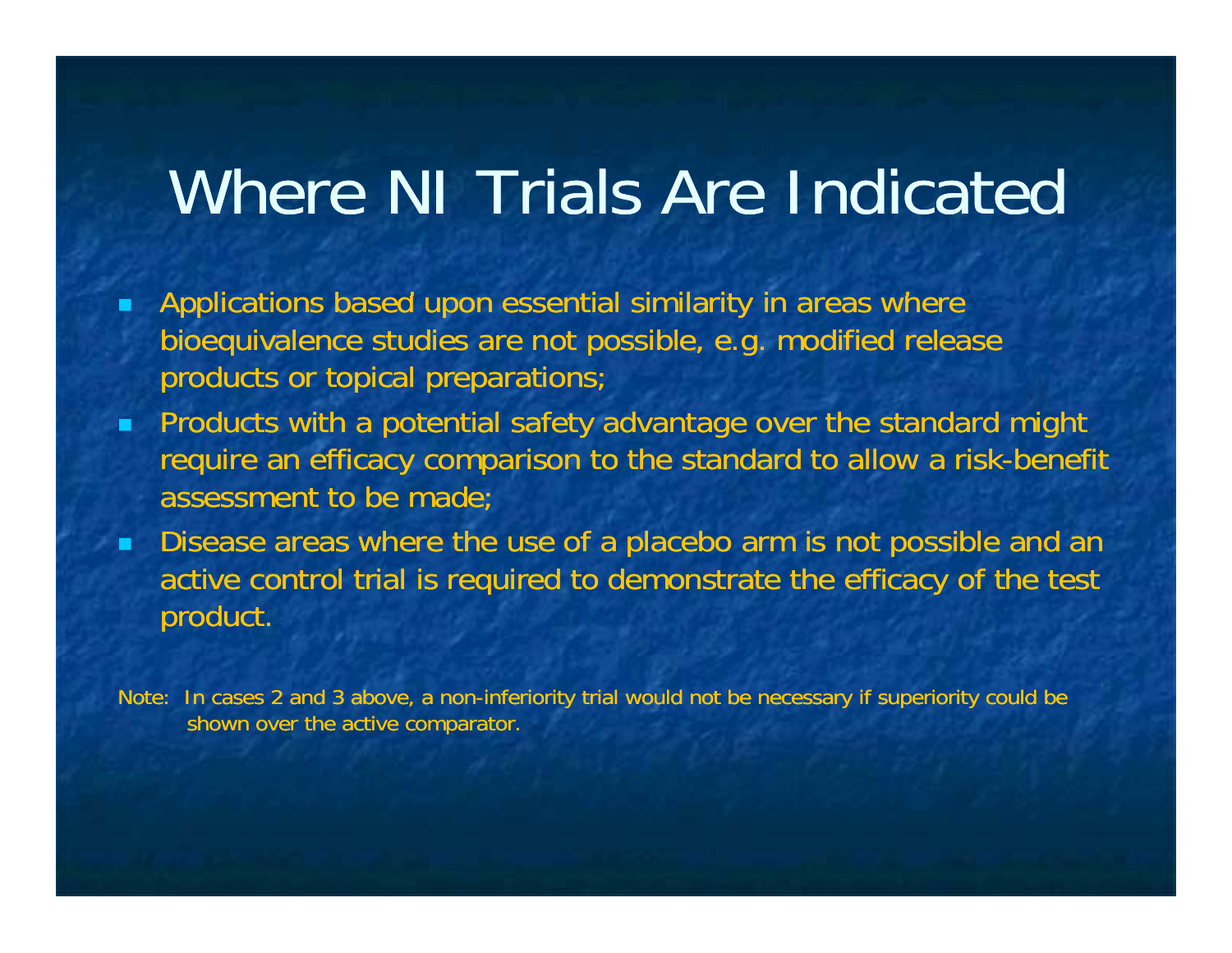### NI Margins and Clinical Judgment (Important take-away messaging)

- $\bullet$ • The selection of the non-inferiority margin is based upon a combination of statistical reasoning and *clinical* judgment.
- A *three-armed trial* with test, reference and placebo allow within-trial validation of the choice of non-inferiority margin and *it should be used wherever possible.* 
	- It is not appropriate to use effect size, treatment difference divided by standard deviation, as sole justification for the choice of non-inferiority margin.

 $\bullet$ 

– This statistic provides information on how difficult a difference would be to detect, but does not help justify the *clinical relevance* of the difference, and does not ensure that the test product is superior to placebo.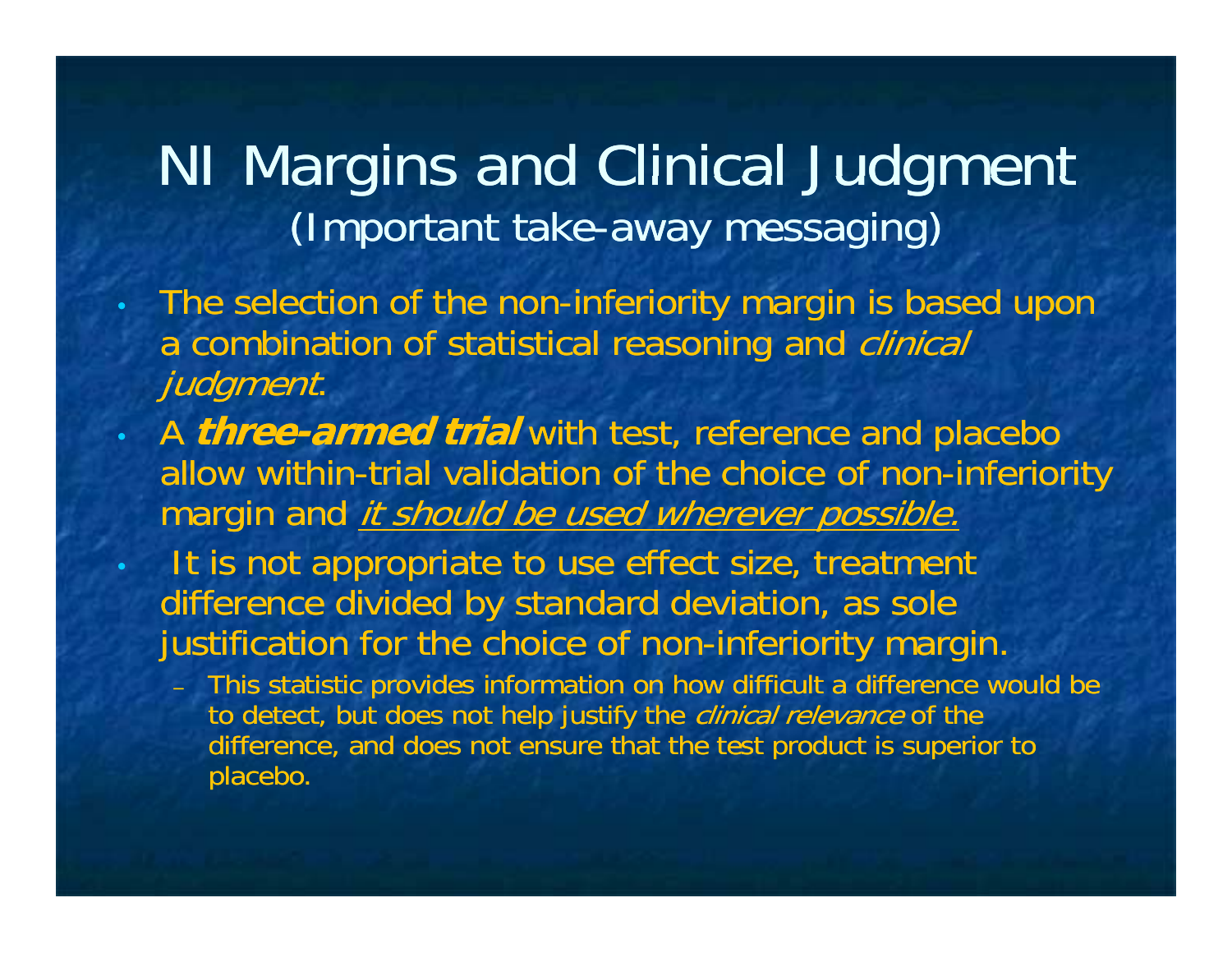## Why Three Arm NI Studies ?

• In a three-arm CT, the performance of the active comparator is not the main consideration;

 $\bullet$ 

 $\bullet$ 

• However, if both the test and the active comparator fail to demonstrate a *statistically* significant advantage over placebo this could suggest that the trial is insensitive, or lacks assay sensitivity.

• If both fail to demonstrate clinically significant advantage over placebo, the choice of active comparator is problematic and the test product is unimpressive.

Note: A two-arm reference to active comparator NI trial would not have failed; rather, it would have obscured the observation that both products were equally ineffective.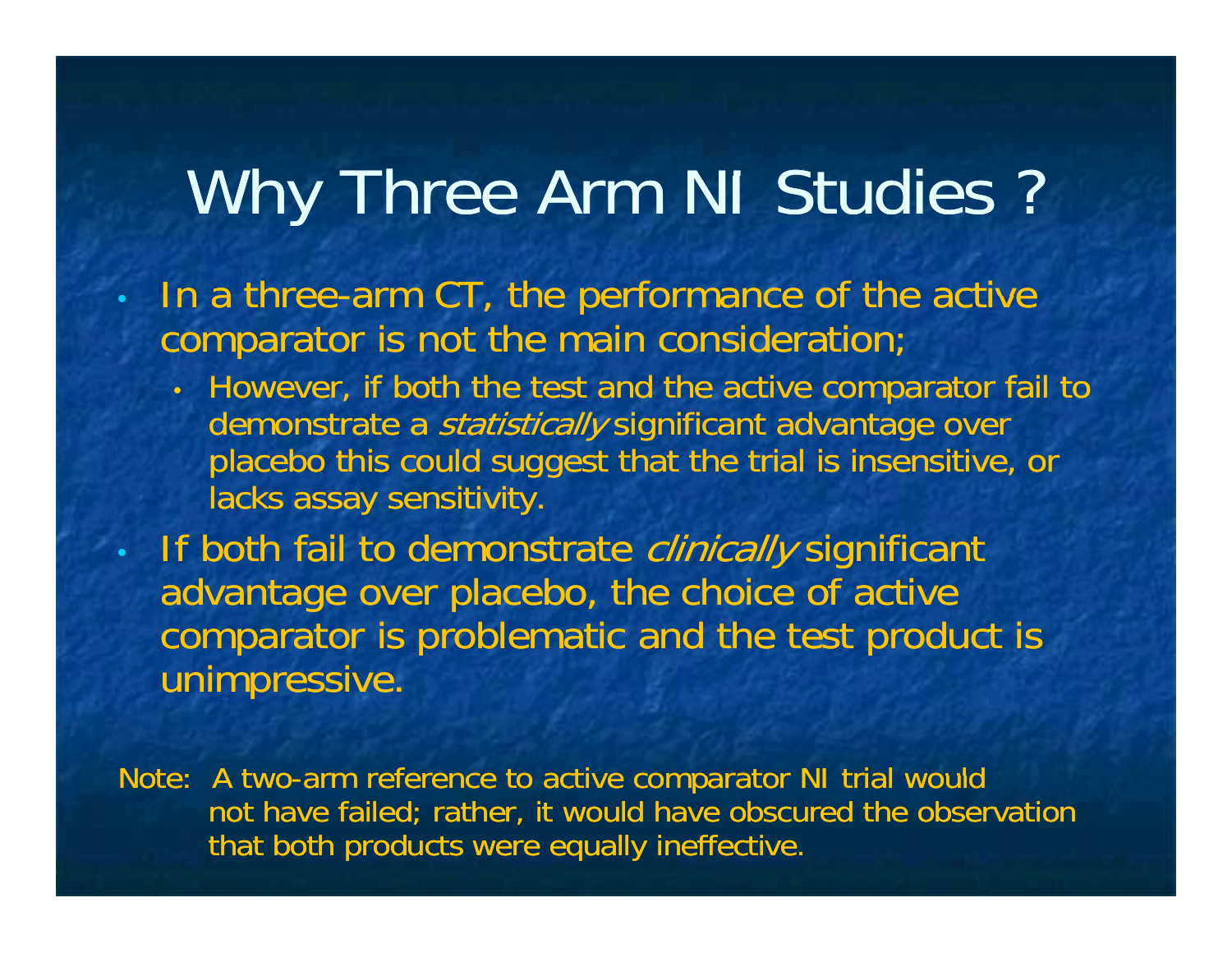### Ongoing Problems With NI Trials

- **There are many conditions where established "effective"** agents do not consistently demonstrate superiority in placebo controlled trials (e.g. depression or allergic rhinitis).
	- $\blacksquare$  Where this lack of sensitivity exists, a non-inferiority trial which  $\blacksquare$ does not include a placebo arm is not appropriate.
- **If the performance of the active comparator in the trial is** very different from what was assumed when defining the non-inferiority margin then the chosen NI margin is no longer appropriate.
- When the NI is "generous", is the payer willing to give away benefit of the older drug? (e.g., 10%, 1 in 10)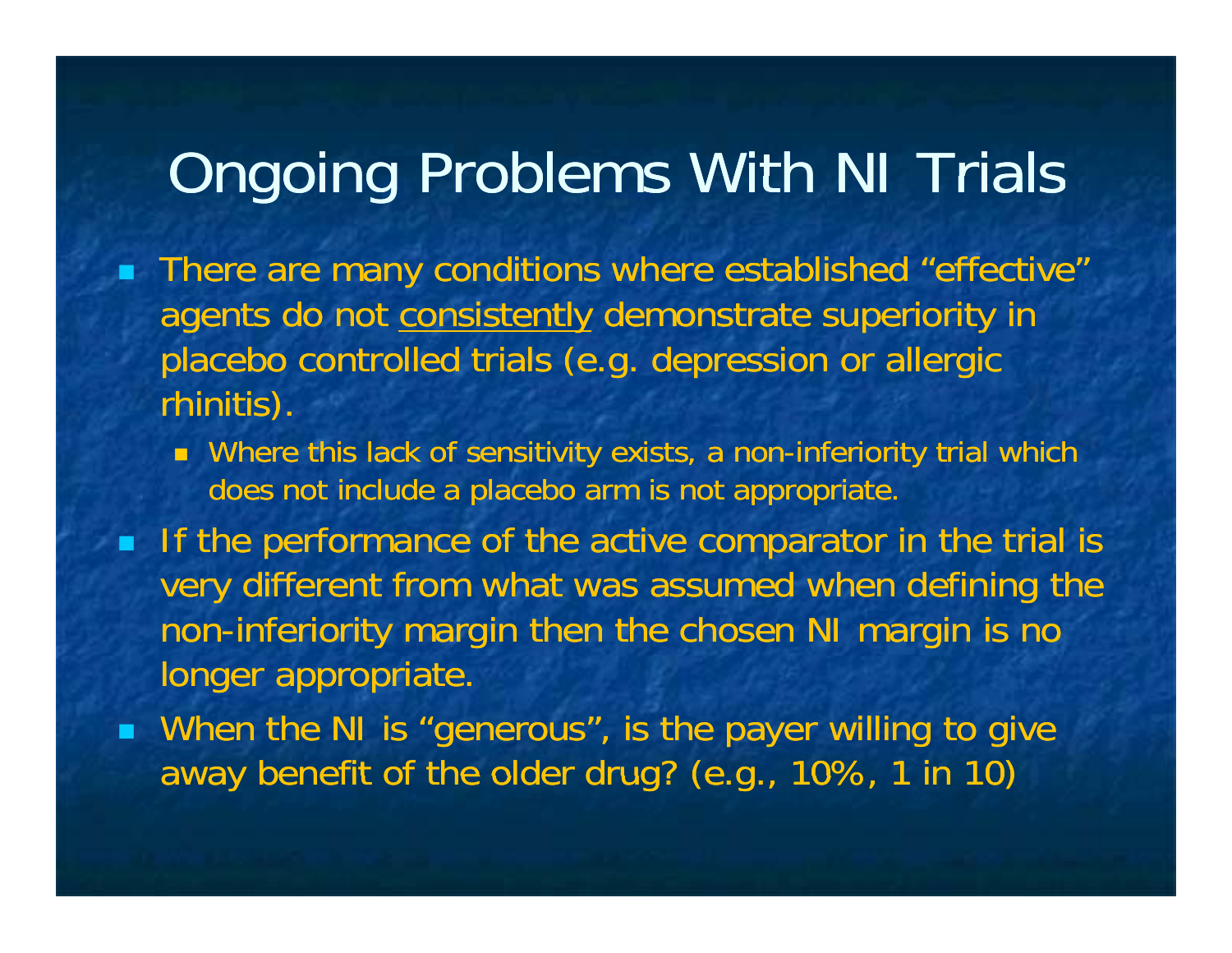## How to Resolve the Evidence Ga p for New Drugs?

**Reauding Strategies for Market Authorization** 

- $\blacksquare$  Conditional licensing in Europe, Progressive Licensing in Canada
- New methods required to strengthen information derived from health services linked databases
	- **Improved confidence from observational studies**
	- Reduced cost of developing data
	- Remove haphazard approach to results reporting
		- **Safety, effectiveness**
- $\blacksquare$  Need a strategy to develop new drug evidence within the "real world"
	- Needs to be integrated with needs of "life-cycle" *benefit:harm* assessment
	- Needs to be responsive to HTA at payer level
	- Needs to be responsive to ongoing information needs of prescribers and consumers, i. e., informs decision makers outside the regulatory agency
	- **Progressi li i i li i i i i ive licensing, progressive listing, progressive pricing ??**